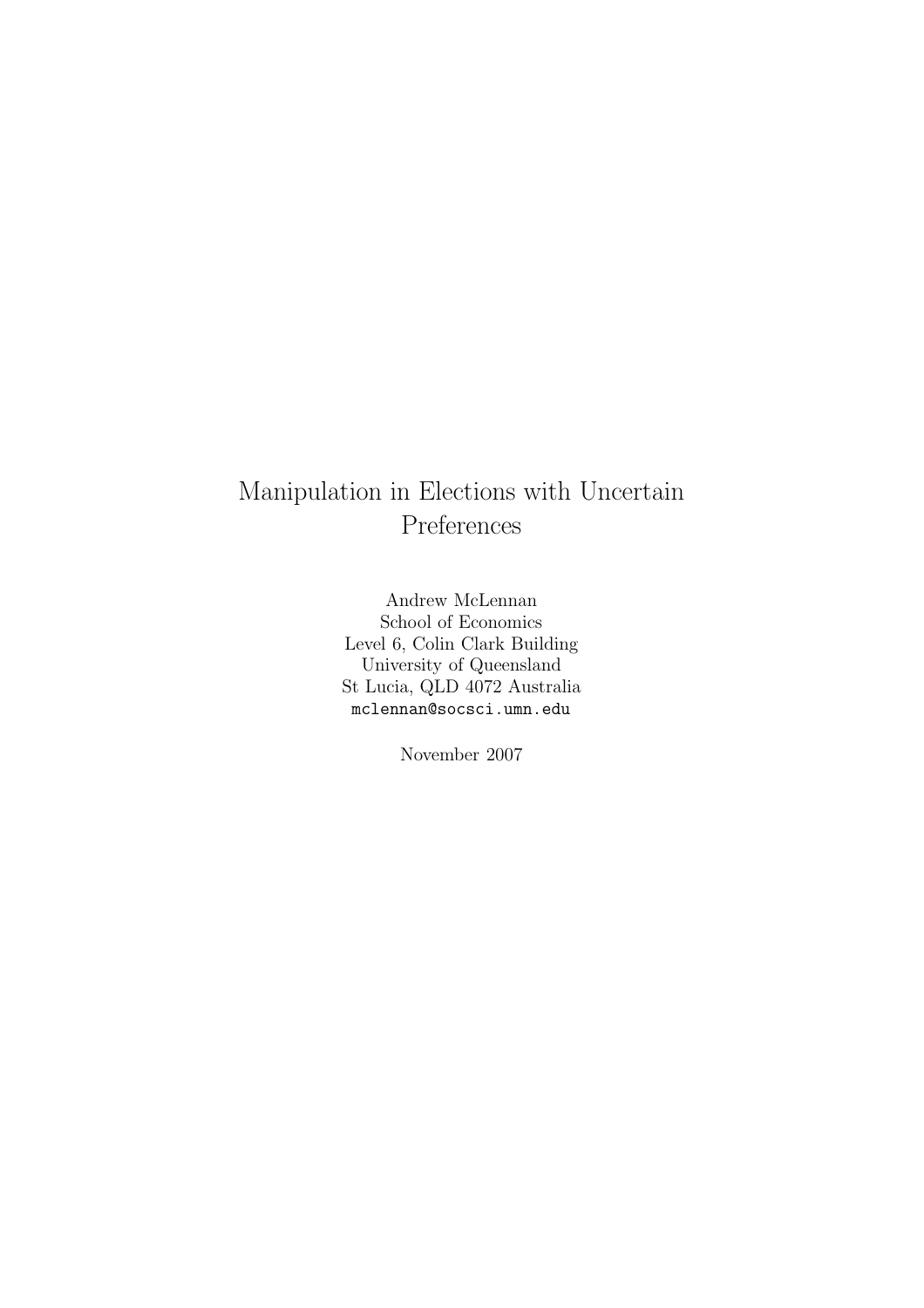#### Abstract

A decision scheme (Gibbard (1977)) is a function mapping profiles of strict preferences over a set of social alternatives to lotteries over the social alternatives. Motivated by conditions typically prevailing in elections with many voters, we say that a decision scheme is *weakly strategy-proof* if it is never possible for a voter to increase expected utility (for some vNM utility function consistent with her true preferences) by misrepresenting her preferences when her belief about the preferences of other voters is generated by a model in which the other voters are i.i.d. draws from a distribution over possible preferences. We show that if there are at least three alternatives, a decision scheme is necessarily a random dictatorship if it is weakly strategyproof, never assigns positive probability to Pareto dominated alternatives, and is anonymous in the sense of being unaffected by permutations of the components of the profile. This result is established in two settings: a) a model with a fixed set of voters; b) the Poisson voting model of Meyerson (1998a,b, 2000, 2002).

### Running Title: Manipulation in Elections

Journal of Economic Literature Classification Number D71.

Keywords: Gibbard-Satterthwaite theorem, strategy-proof, manipulation, voting, elections.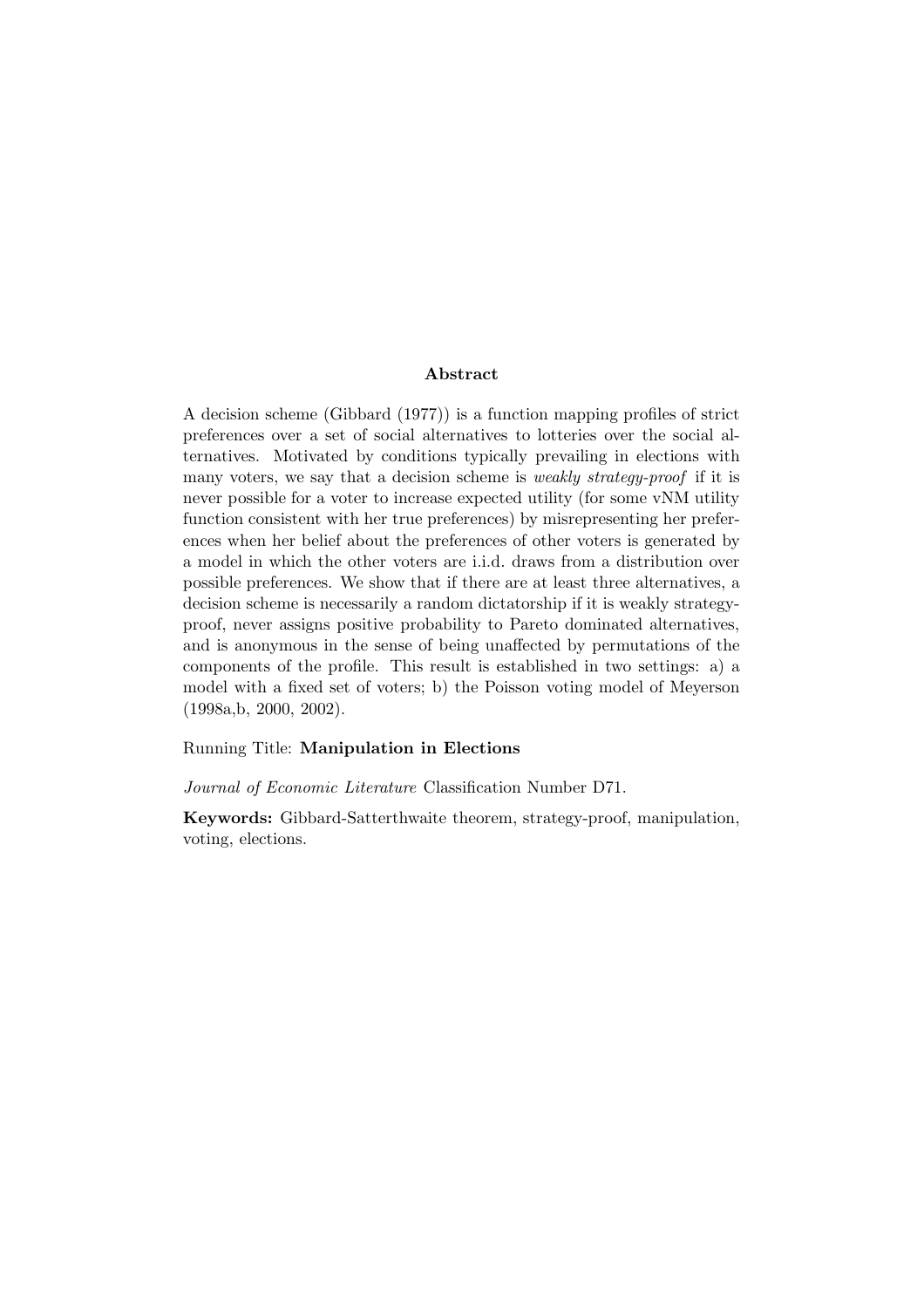## 1 Introduction

Suppose we are given a finite set  $V$  of social alternatives and  $n$  voters. A preference profile is an *n*-tuple of strict individual preferences over  $V$ . A social choice function is a function whose domain is the set of preference profiles and whose range is  $V$ . The Gibbard-Satterthwaite theorem (Gibbard (1973), Satterthwaite (1975)) asserts that a social choice function must be dictatorial if there are at least three alternatives, the social alternative selected at a profile of preferences is never Pareto dominated for that profile, and the function is strategy-proof, which means that it is never possible for a voter to achieve a preferred outcome by reporting something other than her actual preference ordering.

When the electorate is large, voters typically have quite limited information about the preferences of other voters, so one should consider the possibility that a social choice function might be strategy-proof "in effect" if, in practice, voters are never able to manipulate because they lack sufficiently precise information. This paper develops a weakened notion of strategyproofness that expresses this perspective. Our main results show that this weaker notion is still strong enough to imply a dictatorial conclusion.

Any mechanism combining the agents' preferences in a nontrivial manner must depart from the framework of the Gibbard-Satterthwaite theorem in some respect, and for this reason the result is fundamental in the theory of mechanism design. The Gibbard-Satterthwaite theorem allows voters to have any strict preferences, but, for example, in the theory of matching (e.g., Roth and Sotomayor (1990)) agents are typically assumed to care only about whether they are matched and, if so, with whom. A *domain restriction* specifies a subset of the set of preference profiles. In the theory of voting the seminal concept of this sort is the notion of single peaked preferences, which leads to the median voter theorem (e.g., Black (1958)). Allowing the voters (but not the mechanism designer) to know each others' preferences, and to behave with greater strategic sophistication, leads to the theory of Nash implementation pioneered by Maskin (1999). In Bayesian implementation the given information, for both the agents and the mechanism designer, includes a prior distribution on the space of *n*-tuples of agent types, a mechanism determines a Bayesian game, and Bayesian Nash equilibrium, rather than equilibrium in dominant strategies, is the preferred solution concept.

Another relaxation of the Gibbard-Satterthwaite framework, that is more closely related to the work presented here, is to allow a random outcome. Indeed, tied elections are commonly resolved by coin flips, so this extension is very natural, and the Gibbard-Satterthwaite theorem would lose much of its force if there were electoral systems employing randomization that embodied democratic values. Gibbard (1977) defines a decision scheme to be a function whose domain is the set of preference profiles and whose range is the set of probability distributions over  $V$ . Gibbard's result (a precise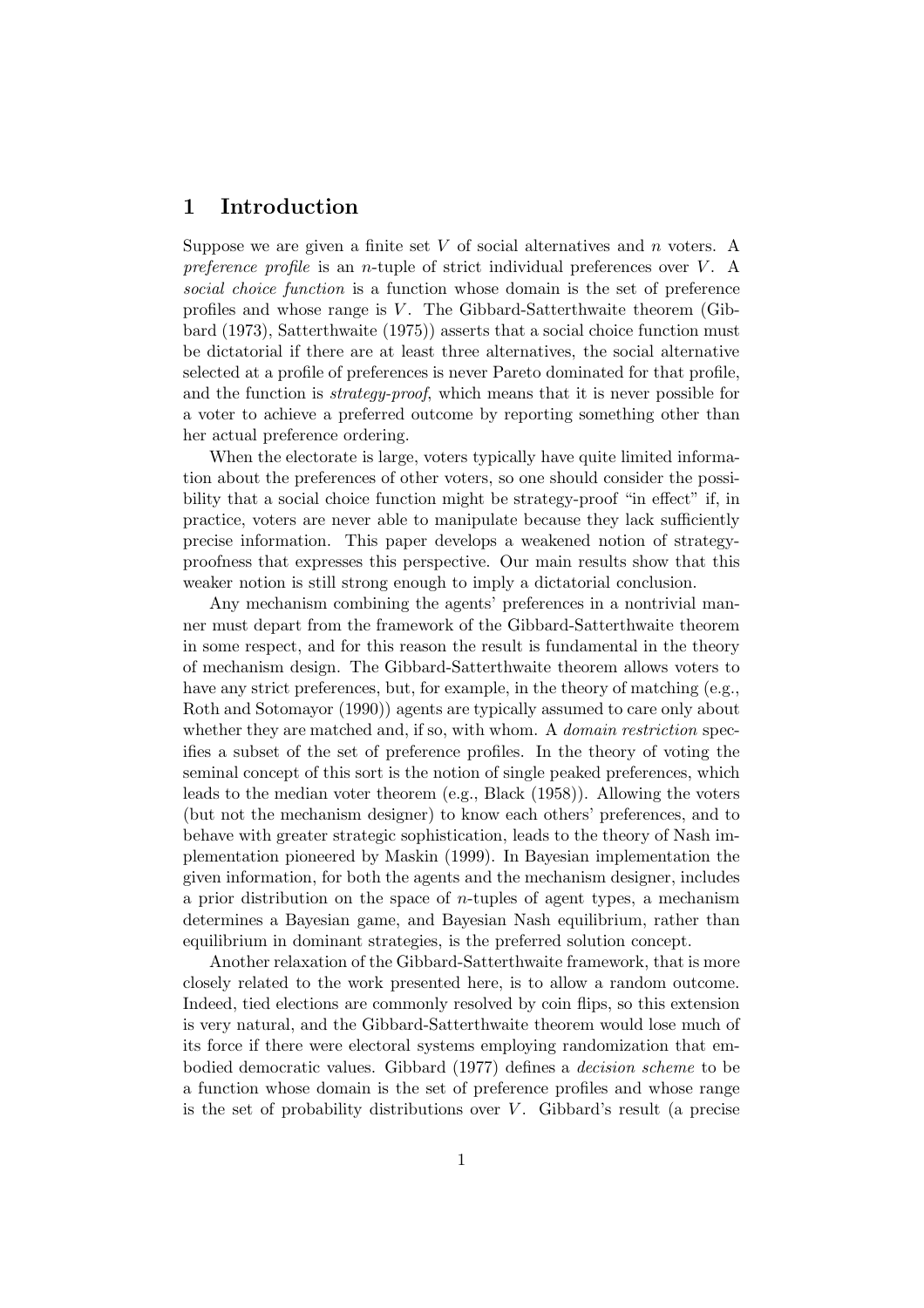explanation is given in Section 2) reinforces the negative conclusion of the Gibbard-Satterthwaite theorem: if a decision scheme is strategy-proof in the sense that manipulation is never beneficial (when evaluated in terms of any von Neumann-Morgenstern utility consistent with the actual preference) and Pareto dominated alternatives never receive any probability, then the scheme must be a random dictatorship.

The main idea studied here might be thought of as a domain restriction, except that instead of imposing restrictions on the profiles that can occur, we impose restrictions on the voters' *beliefs* about the profile. Specifically, we assume that each voter's belief about the preferences of the other voters can be described by a model in which the other voters' preferences are i.i.d. draws from a common distribution. We are particularly motivated by elections with many voters and more than two candidates such as the primaries used to select the parties' candidates in the U.S. electoral system. Of course voters' beliefs in such a context are never exactly described by an i.i.d. model for various reasons, e.g., the preferences of members of married couples are believed to be correlated. A voter who is contemplating manipulation, but is uncertain about the profile, must average over different ways in which her vote might be pivotal, and our guiding intuition is that the averaging entailed by the i.i.d. assumption is a reasonably accurate approximation of the averaging resulting from the uncertainty voters face in practice. If this is correct, a decision scheme that never rewarded manipulation by voters with i.i.d. beliefs, and was not otherwise flawed, would merit serious consideration, and the existence of such decision schemes would challenge the pertinence of the Gibbard-Satterthwaite theorem.

Conversely, our finding that there are no satisfactory decision schemes of this sort would seem to be a significant strengthening of Gibbard's theorem. Insofar as this is a negative result, it is strengthened by any restriction imposed on the voters beliefs, and in this sense there is no need for us to defend the "realism" of the i.i.d. assumption. In principle attacks on its relevance should take the form of arguments to the effect that certain i.i.d. beliefs do not need to be considered.

Formally, a decision scheme is *weakly strategy-proof* if there is no voter, preference for that voter, von Neumann-Morgenstern utility consistent with that preference, and distribution over orderings of the alternatives, such that the voter can achieve a higher expected utility by manipulating when she regards the other voters' preferences as i.i.d. draws from that distribution. To illustrate this idea concretely, suppose that there are three voters, that from voter 1's point of view the preferences of the other two voters are i.i.d. random variables, and that voter 1 can do better by manipulating when voter 2 has preference  $P$  and voter 3 has preference ordering  $Q$ . The assumption that the preferences are i.i.d. implies that it is equally likely that voter 2 has preference  $Q$  and voter 3 has preference  $P$ . In addition, if these two events are much more likely than both voters having preference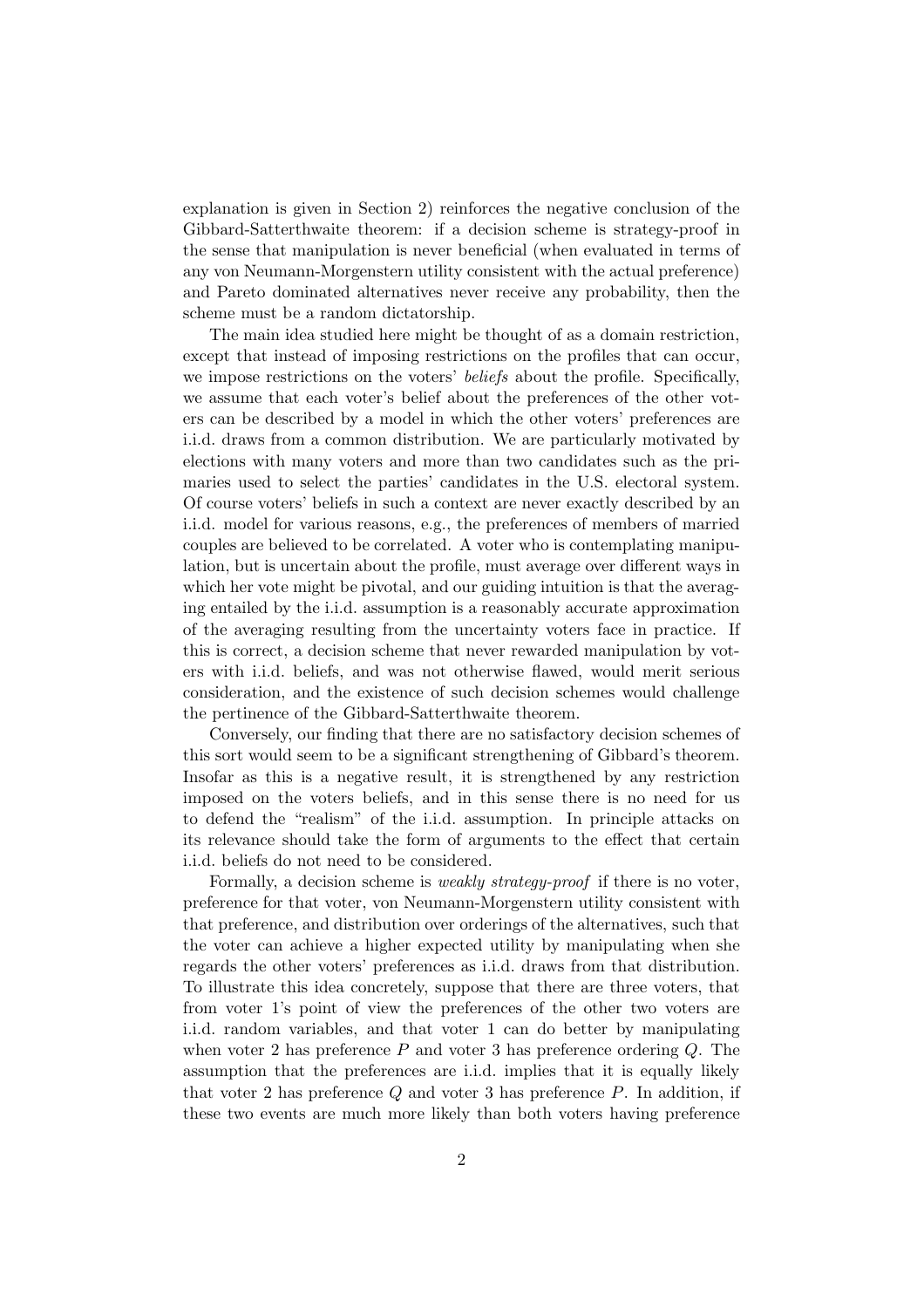P, then in turn both voters having preference Q must be much more likely than either of these events. The fact that there is a profile at which voter 1 can profitably manipulate does not necessarily imply that there is a belief for voter 1 satisfying our assumption at which profitable manipulation is possible.

In fact it is easy to see that there are decision schemes that never assign positive probability to Pareto dominated alternatives and are weakly strategy-proof, but not strategy-proof. For any particular voter with the sorts of beliefs we are allowing, and any particular profile, the voter regards all profiles obtained by permuting the preferences of the other voters as equally likely. For such a voter two decision schemes are effectively equivalent, if, for each profile, the two lotteries obtained by averaging the results of the two decision schemes over all permutations of the other voters' preferences are the same. Since the number  $(n - 1)!$  of permutations of the other voters grows rapidly with  $n$ , one can easily show, simply by counting equations and unknowns, that the set of decision schemes yielding a given system of averages can have high dimension. The *anonymous random dic*tatorship is the decision scheme in which the probability of choosing a particular alternative is the fraction of the electorate that have that alternative as their favorite; in effect, a voter is selected according to an equiprobable lottery, and that voter's favorite alternative is the social choice. Starting with this decision scheme, it is not hard to construct examples that are weakly strategy-proof by virtue of giving the same averages, but are not strategy-proof.

These considerations suggest that we should restrict attention to decision schemes that are anonymous in the sense that permuting the voter's preferences does not affect the outcome. It is not easy to imagine how an electoral system might be regarded as democratic if it was not anonymous, and anonymity is certainly consistent with the spirit of our assumption concerning agents' beliefs. For any decision scheme there is a derived anonymous decision scheme, which we will call its anonymization, in which the lottery assigned to a profile is the average of the lotteries assigned by the given decision scheme to the profiles obtained by permuting the components of the profile. The anonymization of an anonymous decision scheme is the scheme itself, so the process of anonymization partitions the decision schemes into equivalence classes, each of which has an anonymous central element that is the anonymization of every element of the class. A decision scheme never assigns probability to Pareto dominated alternatives if and only if its anonymization also has this property. If a decision scheme is weakly strategy-proof, then so is its anonymization.

We can now state our first main result, which is proved in Section 3: if a decision scheme is anonymous and weakly strategy-proof, and never assigns positive probability to Pareto dominated alternatives, and there are at least three alternatives, then it is the anonymous random dictatorship. Since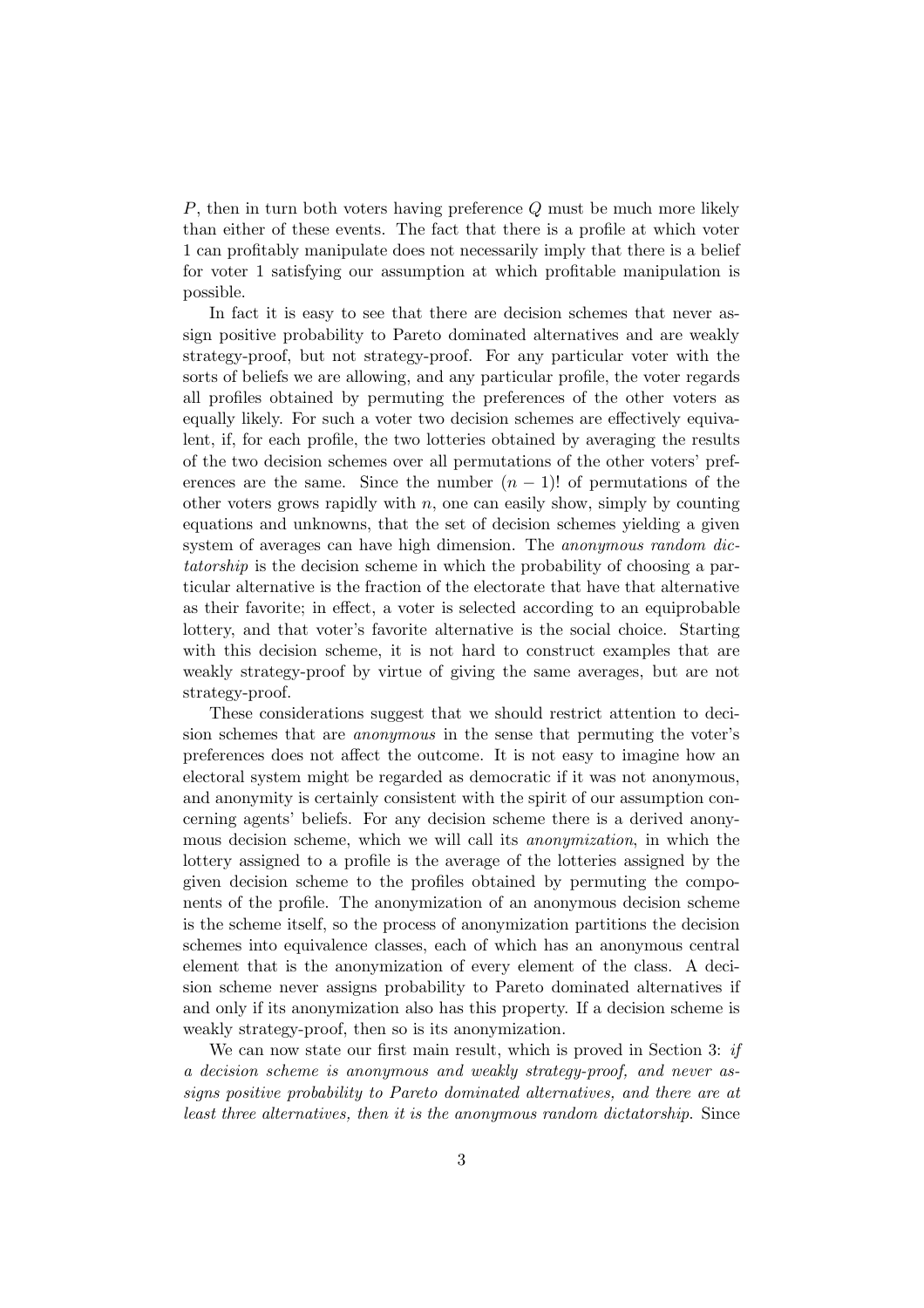there is the additional hypothesis of anonymity, this is not, strictly speaking, a derivation of Gibbard's conclusion from weaker assumptions, but it seems correct to regard it as such conceptually because the additional possibilities allowed by dropping anonymity are trivial. In particular, there is the following corollary: if there are at least three alternatives and a decision scheme is weakly strategy-proof and never assigns positive probability to Pareto dominated alternatives, then its anonymization is the anonymous random dictatorship.

In the discussion to this point we have assumed that the set of voters is fixed. More precisely, we have assumed that each voter has no uncertainty about who the other voters are, even if their preferences are uncertain. In actual elections voters often have quite imprecise knowledge concerning the pool of eligible voters, and in addition there is uncertainty about which ones will actually turn out. Thus it is very natural to consider models in which the size of the electorate is uncertain.

From the point of view of the sort of result described above, what qualities are desirable in a random model of the electorate? Since the conclusion is negative—an "impossibility theorem"—the result is more forceful if the conclusion is shown to hold even when voter's beliefs are restricted to a relatively small set, since then the conclusion also holds when the voters' beliefs are less restricted. A bit more subtly, the result is more forceful if the model of beliefs is a natural limit of other models, since the conclusion for the other models can be derived from continuity. Finally, tractable models are preferred, of course. All these considerations strongly recommend the Poisson voting model developed by Meyerson (1998a,b, 2000, 2002) in which the number of voters with each preference is distributed according to a Poisson distribution, and these random variables are statistically independent. Section 4 extends the result described above to that setting.

## 2 Gibbard's Theorem

Our analysis builds on several lemmas proved in Gibbard (1977), and the reader must refer to that source if she wishes to obtain a complete understanding of the proof. In order to create a package that is as seamless as possible we follow the notation and terminology of that paper quite closely. This sections recapitulates the basic framework, and additional concepts from that paper are introduced in Section 3.

There is a nonempty finite set of *alternatives* V whose elements are denoted by x, y, and z. A (strict) preference over V is a complete transitive asymmetric binary relation on V. Such relations are denoted by  $P, Q, P_k$ , etc. A *utility scale* is a function  $U: V \to \mathbb{R}$ . The utility scale U is said to fit the preference  $P$  if more highly ranked alternatives give greater utility: for all  $x, y \in V$ ,  $U(x) > U(y)$  if and only if  $xPy$ . For any finite or countable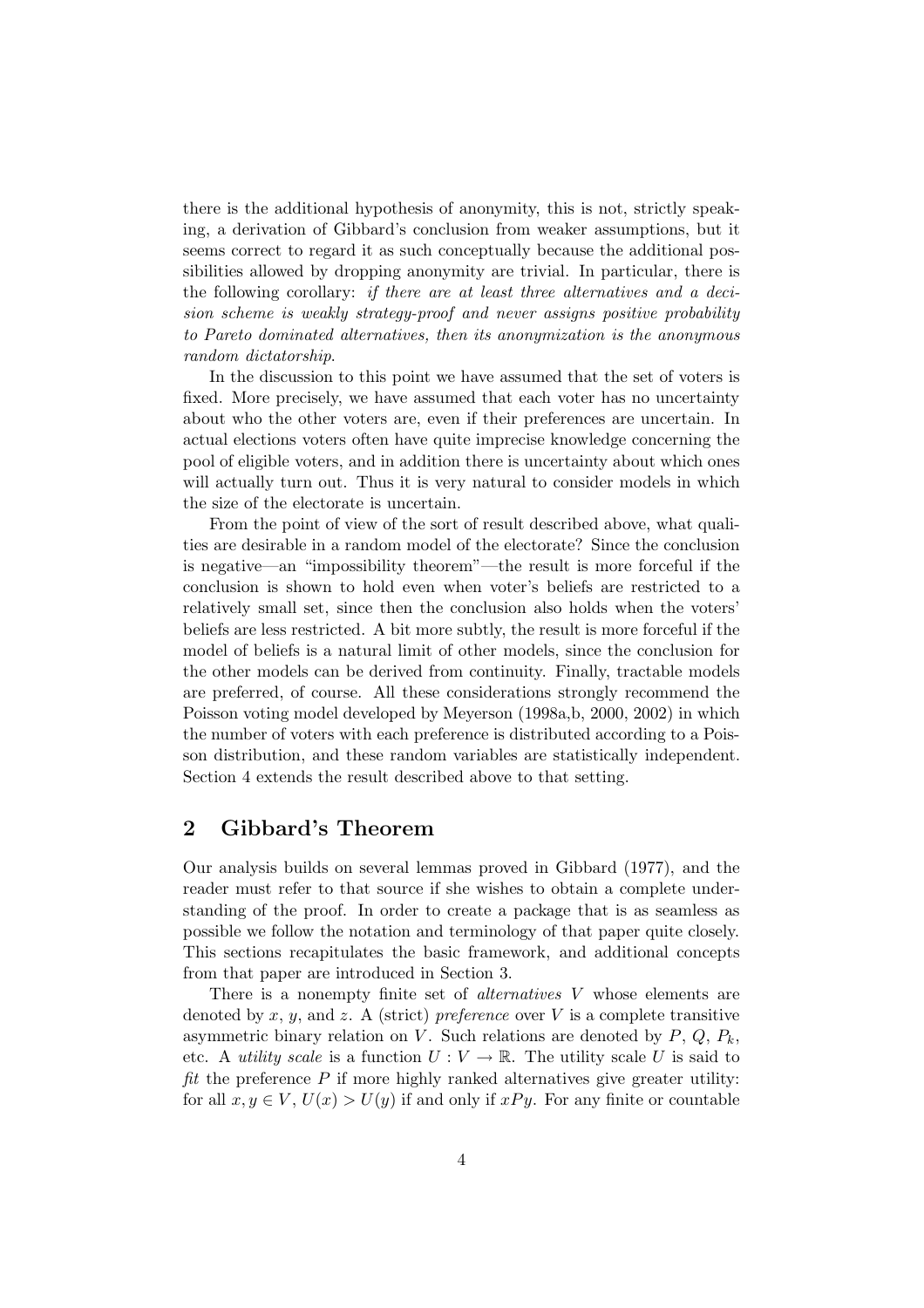set A,  $\Delta(A)$  denotes the space of probability measures on A. A *lottery* is a probability measure on  $V$ . A utility is automatically interpreted (in the sense of von Neumann and Morgenstern) as extending linearly to  $\Delta(V)$ , so that  $U(\mu) := \sum_{x \in V} U(x) \mu(x)$  whenever  $\mu \in \Delta(V)$ .

Society consists of *n* voters, who are indexed by the integers  $1, \ldots, n$ . A profile is an n-tuple  $\mathbf{P} = \langle P_1, \ldots, P_n \rangle$  assigning a preference to each voter. Let P be the set of profiles. For each  $k = 1, \ldots, n$  let  $\mathcal{P}_{-k}$  be the set of  $(n-1)$ -tuples of preferences  $\langle P_1, \ldots, P_{k-1}, P_{k+1}, \ldots, P_n \rangle$ , thought of as configurations of preferences of the voters other than k. If  $P \in \mathcal{P}$  is given, **P**<sub>−k</sub> will denote the  $(n - 1)$ -tuple obtained by dropping  $P_k$ . If  $\mathbf{P}_{-k} \in \mathcal{P}_{-k}$ and  $P'_k$  are given,

$$
\langle \mathbf{P}_{-k}, P'_{k} \rangle = \langle P_1, \dots, P_{k-1}, P'_{k}, P_{k+1}, \dots, P_n \rangle
$$

is the profile obtained by combining these objects. If **P**  $\in \mathcal{P}$  and  $P'_k$  are given,

$$
\mathbf{P}/_{k}P_{k}^{\prime }:=\langle \mathbf{P}_{-k},P_{k}^{\prime }\rangle
$$

is the profile obtained from **P** by replacing  $P_k$  with  $P'_k$ .

A decision scheme is a function

$$
d: \mathcal{P} \to \Delta(V).
$$

We denote the probability assigned to alternative  $x$  by the decision scheme at profile **P** by  $d(x, \mathbf{P})$ , and for any  $X \subset V$  we let  $d(X, \mathbf{P}) := \sum_{x \in X} d(x, \mathbf{P})$ . We say that d is a probability mixture of schemes  $d_1, \ldots, d_m$  if there are positive numbers  $\alpha_1, \ldots, \alpha_m$  with  $\alpha_1 + \cdots + \alpha_m = 1$  such that

$$
d(x, \mathbf{P}) = \alpha_1 d_1(x, \mathbf{P}) + \dots + \alpha_m d_m(x, \mathbf{P})
$$

for all alternatives  $x$  and profiles  $P$ .

The decision scheme d is potentially manipulable by  $k$  at a profile **P** if there is a utility scale U that fits  $P_k$  and a preference  $P'_k$  such that  $U(d(\mathbf{P}/_k P'_k)) > U(d(\mathbf{P}))$ . We say that d is manipulable if it is potentially manipulable by some voter at some profile, and otherwise it is strategyproof. Note that a probability mixture of strategy-proof decision schemes is strategy-proof.

A lottery  $\rho$  is *Pareto optimal ex post* for profile **P** if  $\rho(x) = 0$  for any alternative  $x$  that is Pareto dominated insofar as there is another alternative y such that  $yP_ix$  for all i. The decision scheme d is *Pareto optimific ex post* if, for each profile  $P$ ,  $d(P)$  is Pareto optimal ex post for P. If d is a probability mixture of schemes  $d_1, \ldots, d_m$ , then d is Pareto optimific ex post if and only if each  $d_i$  is Pareto optimific ex post.

For a preference P, let  $\varphi(P)$  be the top ranked alternative or *favorite*. A decision scheme d is dictatorial, or a dictatorship, if there is a voter  $k$  such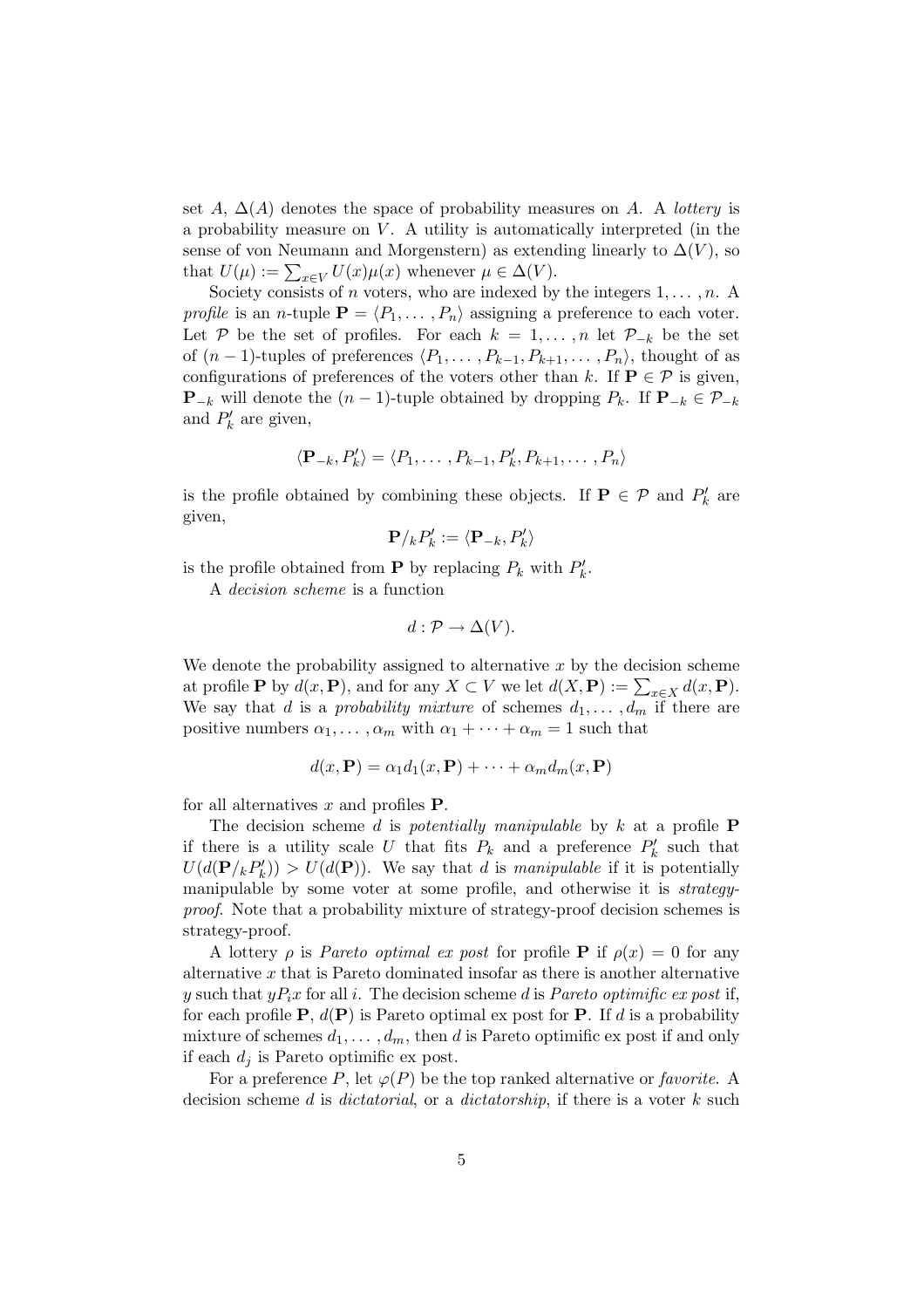that  $d(\varphi(P_k), P) = 1$  for all  $P \in \mathcal{P}$ . A random dictatorship is a probability mixture of dictatorships.

Gibbard's most general result asserts that a strategy proof decision scheme is a probability mixture of finitely many decision schemes, each of which is nonperverse (this concept is defined in the next section) and either duple, meaning that there are two alternatives that are the only alternatives receiving positive probability at any preference profile, or unilateral, meaning that it depends only on the preferences of a single voter. Gibbard credits Sonnenschein with the observation that, insofar as a duple decision scheme cannot be Pareto optimific ex post if there are three or more alternatives, and a unilateral decision scheme is Pareto optimific ex post if and only if it is dictatorial, it follows that:

Theorem 1 (Gibbard (1977)). If there are three or more alternatives and the decision scheme d is strategy-proof and Pareto optimific ex post, then it is a random dictatorship.

# 3 The I.I.D. Model

A model of the electorate for voter k is a probability measure  $\beta \in \Delta(\mathcal{P}_{-k})$ . The decision scheme d is *potentially manipulable* by k at a model  $\beta$  if there is a utility scale U that fits  $P_k$  and a preference  $P'_k$  such that

$$
U\Big(\sum_{\mathbf{P}_{-k}\in\mathcal{P}_{-k}}d(\mathbf{P}_{-k},P_k')\beta(\mathbf{P}_{-k})\Big) > U\Big(\sum_{\mathbf{P}_{-k}\in\mathcal{P}_{-k}}d(\mathbf{P}_{-k},P_k)\beta(\mathbf{P}_{-k})\Big). \quad (*)
$$

Let  $\mathcal O$  be the set of all strict orderings of V. The model  $\beta$  is *identically* and independently distributed (i.i.d.) if there is a  $\sigma \in \Delta(\mathcal{O})$  such that  $\beta(\mathbf{P}_{-k}) = \prod_{i \neq k} \sigma(P_i)$  for all  $\mathbf{P}_{-k} \in \mathcal{P}_{-k}$ . The decision scheme d is strongly *manipulable* if there is a voter k such that d is potentially manipulable at some i.i.d. model of the electorate for  $k$ , and if this is not the case we say that d is weakly strategy-proof.

Let  $\mathbb{N} := \{0, 1, 2, \dots\}$  be the nonnegative integers, and let  $A := \mathbb{N}^{\mathcal{O}}$ . An element of A is called an anonymous profile because it specifies the number of voters with each preference ordering without attributing those preferences to specific individuals. For  $a \in A$  let  $|a| = \sum_{P \in \mathcal{O}} a_P$  be the total number of voters, and for  $n = 0, 1, 2, \ldots$  let  $A_n := \{ a \in A : |a| = n \}$ . Let  $\pi_n : \mathcal{P} \to A_n$ be the function defined by letting the component  $\pi_{n,P}(\mathbf{P})$  be the number of k such that  $P_k = P$ . The decision scheme d is anonymous if  $d(\mathbf{P})$  depends only on  $\pi_n(\mathbf{P})$ , so that there is a function  $D_n$ :  $A_n \to \Delta(V)$  such that  $d = D_n \circ \pi_n$ . The anonymous random dictatorship is the decision scheme  $d^*$ given by

$$
d^*(x, \mathbf{P}) := \frac{1}{n} \# \{ k : \varphi(P_k) = x \}.
$$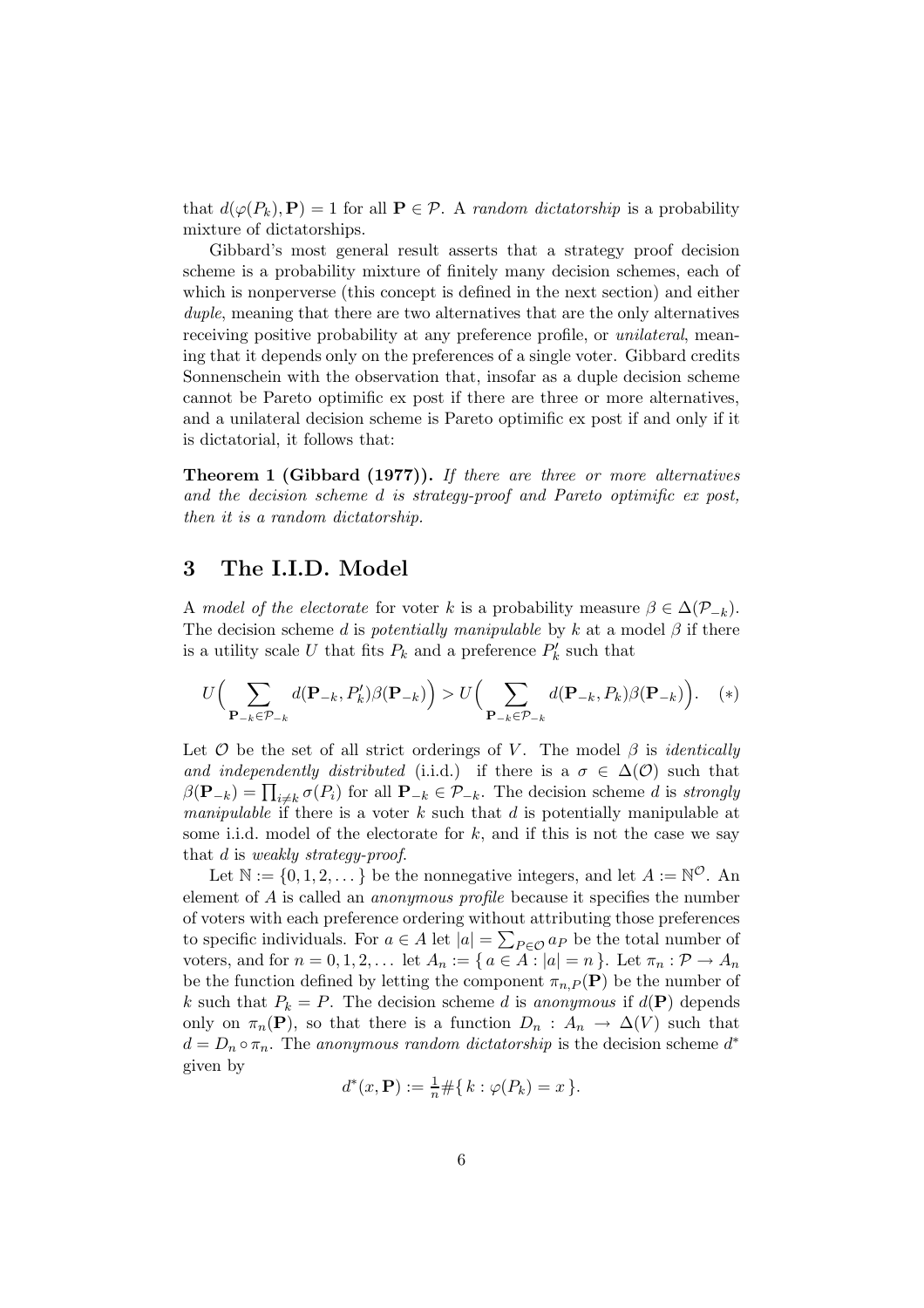**Theorem 2.** If there are three or more alternatives and the decision scheme d is anonymous, weakly strategy-proof, and Pareto optimific ex post, then it is the anonymous random dictatorship.

The proof is developed in a sequence of lemmas. Fix a decision scheme d. A set  $X \subset V$  heads a preference P if  $xPy$  for all  $x \in X$  and  $y \in V \setminus X$ . If  $d(X, \mathbf{P}) = d(X, \mathbf{P}/k P'_k)$  for all k, **P**, and  $P'_k$  such that X heads both  $P_k$  and  $P'_k$ , then d is said to be *localized*. The most innovative step in our argument is:

### Lemma 1. If d is weakly strategy proof and anonymous, then it is localized.

*Proof.* Fix a voter k, and let  $\pi_{-k}$  be  $\pi_{n-1}$  reinterpreted as a function with domain  $\mathcal{P}_{-k}$ :  $\pi_{-k,P}(\mathbf{P}_{-k})$  is the number of j such that  $P_j = P$ . Fixing a set  $X \subset V$  and  $P'_k$  and  $P'_k$  such that X heads both  $P_k$  and  $P'_k$ , let M be the set of  $a \in A_{n-1}$  such that

$$
d(X,\langle \mathbf{P}_{-k}, P'_k \rangle) > d(X,\langle \mathbf{P}_{-k}, P_k \rangle)
$$

for some (hence all, because d is anonymous)  $\mathbf{P}_{-k}$  such that  $\pi_{-k}(\mathbf{P}_{-k}) = a$ . Our goal is to show that  $M = \emptyset$ .

Supposing otherwise, let  $C \subset \mathbb{R}^{\mathcal{O}}$  be the convex hull of M. Then C is the convex hull of its extreme points, each of which is an element of M. Let  $b$  be an extreme point. Then  $b$  is not an element of the convex hull of  $M \setminus \{b\}$ , so the separating hyperplane theorem gives a vector  $\ell \in \mathbb{R}^{\mathcal{O}}$  such that  $\langle \ell, b \rangle < \langle \ell, a \rangle$  for all  $a \in M \setminus \{b\}.$ 

For some  $\alpha > 0$  let  $\sigma \in \Delta(\mathcal{O})$  be the probability distribution in which the probability of P is proportional to  $\alpha^{\ell_P}$ , so that  $\sigma(P) := \alpha^{\ell_P} / \sum_{P' \in \mathcal{O}} \alpha^{\ell_{P'}}$ . Let  $\beta$  be the derived i.i.d. model of the electorate for  $k$ :  $\beta(\mathbf{P}_{-k}) = \prod_{i \neq k} \sigma(P_i)$ . Then the probability of  $\mathbf{P}_{-k}$  is proportional to

$$
\alpha^{\ell_{P_1}} \cdots \alpha^{\ell_{P_{k-1}}} \cdot \alpha^{\ell_{P_{k+1}}} \cdots \alpha^{\ell_{P_n}} = \alpha^{\langle \ell, \pi_{-k}(\mathbf{P}_{-k}) \rangle},
$$

so that

$$
\beta(\mathbf{P}_{-k}) = \frac{\alpha^{\langle \ell, \pi_{-k}(\mathbf{P}_{-k}) \rangle}}{\sum_{\mathbf{P}'_{-k} \in \mathcal{P}_{-k}} \alpha^{\langle \ell, \pi_{-k}(\mathbf{P}'_{-k}) \rangle}}.
$$

Note that if  $\pi_{-k}(\mathbf{P}_{-k}) = b$  and  $\pi_{-k}(\mathbf{P}'_{-k}) = a \in M \setminus \{b\}$ , then

$$
\frac{\beta(\mathbf{P}_{-k})}{\beta(\mathbf{P}'_{-k})} = \alpha^{\langle \ell, b-a \rangle} \to \infty \quad \text{as} \quad \alpha \to 0.
$$

Therefore

$$
\sum_{\mathbf{P}_{-k}\in\mathcal{P}_{-k}}d(X,\langle\mathbf{P}_{-k},P'_k\rangle)\beta(\mathbf{P}_{-k})>\sum_{\mathbf{P}_{-k}\in\mathcal{P}_{-k}}d(X,\langle\mathbf{P}_{-k},P_k\rangle)\beta(\mathbf{P}_{-k})
$$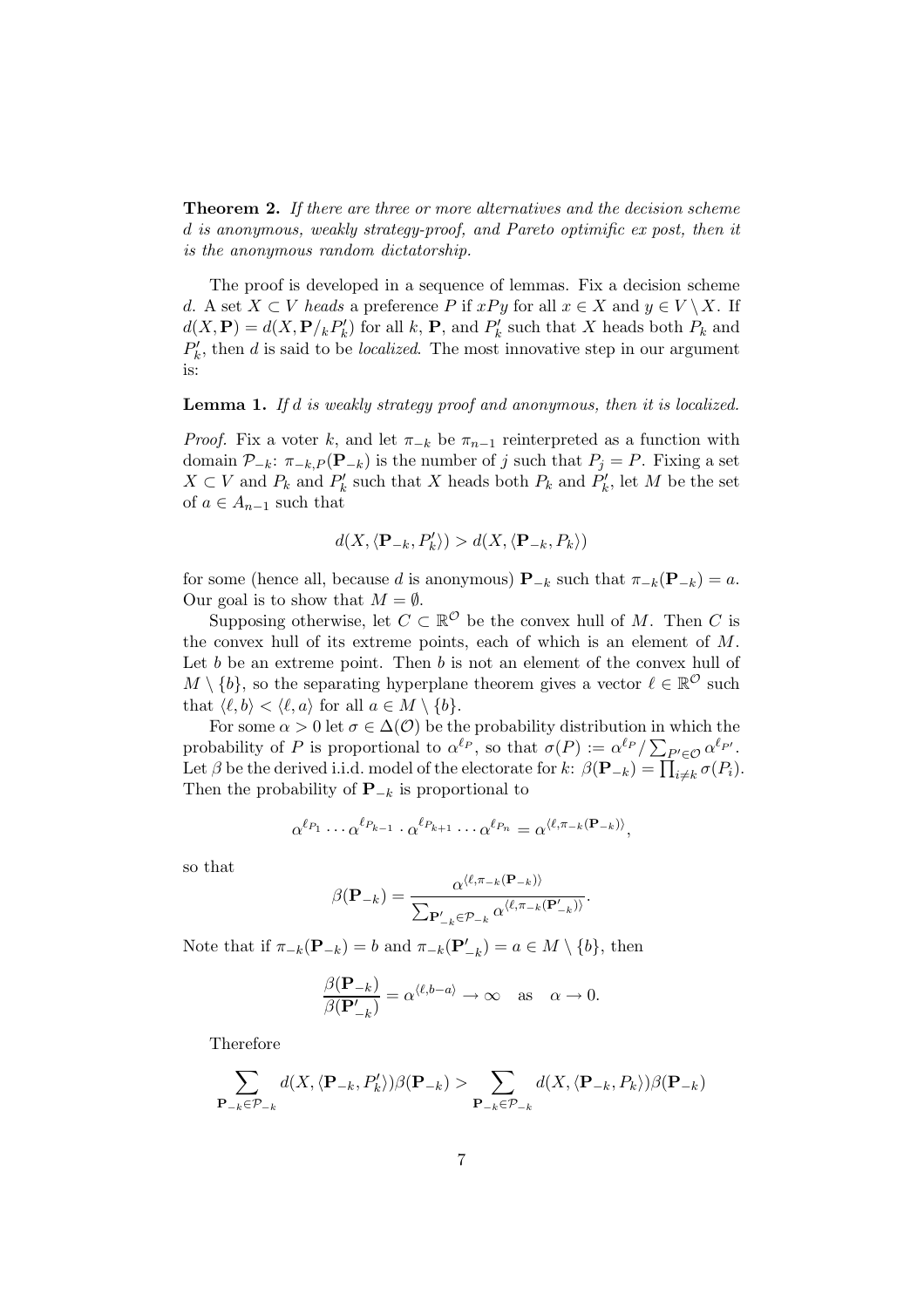when  $\alpha$  is sufficiently small. In this circumstance there is a utility scale U that fits  $P_k$ , and which emphasizes the difference between X and  $V \setminus X$  while nearly disregarding differences between elements of X and between elements of  $V \setminus X$ , to such an extent that inequality (\*) holds. This contradiction of the assumption that  $d$  is weakly strategy-proof completes the proof.  $\Box$ 

The remainder of the argument is a matter of marshalling tools developed in Gibbard (1977). We write  $xP!y$  to indicate that  $xPy$  and that x and y are adjacent in the ranking, so that for all  $z \notin \{x, y\}$ ,  $zPx$  if and only if  $zPy$ . If this is the case, then  $P<sup>y</sup>$  denotes the ranking obtained by interchanging  $x$  and  $y$  without changing the ranking of either in relation to any third alternative z, and we say that  $P<sup>y</sup>$  is obtained from P by switching x and y. Given a profile **P** and a voter k with  $xP_k!y$ , let

$$
\mathbf{P}^{ky} := \langle P_1, \ldots, P_{k-1}, P_k^y, P_{k+1}, \ldots, P_n \rangle.
$$

We say that d is pairwise responsive if  $d(z, \mathbf{P}^{ky}) = d(z, \mathbf{P})$  for all distinct alternatives x, y, and z, all voters k, and all profiles **P** such that  $xP_k!y$ . Of course if this is the case, then  $d({x, y}, P^{ky}) = d({x, y}, P)$  for all x, y, P, and k such that  $xP_k!y$ .

Lemma 2. d is localized if and only if it is pairwise responsive.

Proof. This follows from Lemma 1 (p. 672) of Gibbard (1977).

 $\Box$ 

Given a profile **P** and a voter k with  $xP_k!y$ , the *effect* under d of k's switching y upward is

$$
\varepsilon_k^y(d,\mathbf{P}) := d(y,\mathbf{P}^{ky}) - d(y,\mathbf{P}).
$$

The decision scheme d is nonperverse if  $\varepsilon_k^y$  $_{k}^{y}(d,\mathbf{P})\geq0$  for every **P**, k, and  $y \neq \varphi(P_k)$ . If P is an ordering and  $x, y \in V$ ,  $P \uparrow \{x, y\}$  is the ordering of  $\{x, y\}$  obtained by restricting P to this set. For  $P \in \mathcal{P}$  the derived profile of preferences over  $\{x, y\}$  is

$$
\mathbf{P}\uparrow\{x,y\}:=\langle P_1\uparrow\{x,y\},\ldots,P_n\uparrow\{x,y\}\rangle.
$$

We say that d is *pairwise* isolated if

$$
\varepsilon_k^y(d, \mathbf{P}) = \varepsilon_k^y(d, \mathbf{P}')
$$

for all **P**, **P'**, *x*, and *y* such that  $\mathbf{P} \uparrow \{x, y\} = \mathbf{P}' \uparrow \{x, y\}$  and all *k* such that  $P_k = P'_k$  and  $xP_k!y$ . The decision scheme d is decomposable if, for any fixed k, x, and y with  $x \neq y$ , there are functions  $\gamma$  and  $\delta$  such that for all **P** with  $xP_k!y,$ 

$$
\varepsilon_k^y(d, \mathbf{P}) = \gamma(\mathbf{P}{\upharpoonright}\{x, y\}) + \delta(P_k).
$$

Lemma 3. If d is localized, then it is pairwise isolated and decomposable.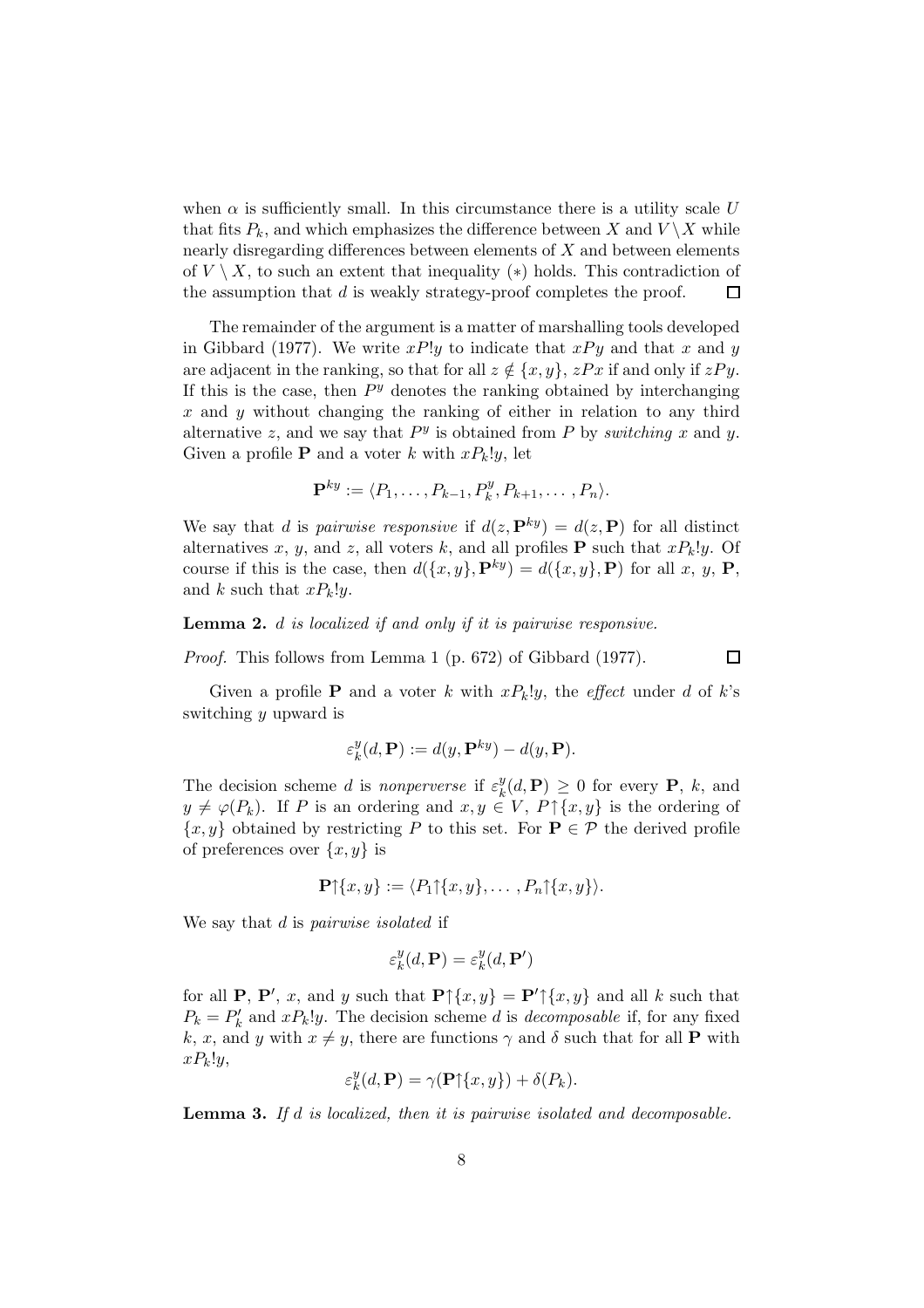Proof. This is Lemma 3 (p. 673) of Gibbard (1977).

For a profile  $\mathbf{P}, \varphi(\mathbf{P}) := \langle \varphi(P_1), \ldots, \varphi(P_n) \rangle$ . We say that d depends only on favorites if  $d(\mathbf{P}') = d(\mathbf{P})$  for all profiles **P** and **P'** such that  $\varphi(\mathbf{P}') = \varphi(\mathbf{P})$ .

**Lemma 4.** If d is localized and Pareto optimific ex post, and there are three or more alternatives, then d depends only on favorites. If, in addition, d is anonymous, then it is the anonymous random dictatorship.

*Proof.* First consider particular k, x, and y with  $x \neq y$ . Since d is localized. it is decomposable: let  $\gamma$  and  $\delta$  be the functions given by the definition of decomposability. Since there are three distinct alternatives, for some  $z \notin \{x, y\}$  there are profiles P with  $\varphi(P_i) = z$  for all i. Since d is Pareto optimific ex post,  $d(z, \mathbf{P}) = 1$  for any such **P**. By allowing **P** to vary in the set of such profiles we can deduce that  $\gamma$  is identically zero, and that  $\delta(P_k) = 0$  whenever  $x P_k! y$  and  $x \neq \varphi(P_k)$ . Since d is pairwise responsive, and it is possible to move between any two **P** and **P'** with  $\varphi(\mathbf{P}) = \varphi(\mathbf{P}')$ through a sequence of switches that do not affect the vector of favorites, d depends only on favorites.

It now follows that there are numbers  $\epsilon_k(x, y) \in [0, 1]$  such that  $\varepsilon_k^y$  $_{k}^{y}(d,\mathbf{P})=% {\textstyle\sum\limits_{k}} \left( \frac{\partial f_{k}}{\partial x_{k}}\right) ^{k}\frac{\partial f_{k}}{\partial x_{k}}\left( \frac{\partial f_{k}}{\partial x_{k}}\right) ^{k}$  $\epsilon_k(x, y)$  whenever  $x = \varphi(P_k)$  and  $xP_k!y$ . Consider a profile **P** in which all voters rank  $x$  first and  $y$  second. Since  $d$  is Pareto optimific ex post, by switching  $x$  with  $y$  one voter at a time we obtain

$$
\epsilon_1(x,y)+\cdots+\epsilon_n(x,y)=1.
$$

If d is anonymous, then  $\epsilon_k(x, y)$  does not depend on k, so  $\epsilon_k(x, y) = 1/n$  for all  $k, x$ , and  $y$ . □

Theorem 2 follows from Lemmas 1 and 4.

## 4 The Poisson Model

In earlier sections a decision scheme was a function whose argument was an assignment of preferences to a fixed set of "names." When the set of voters is variable, any attempt to keep track of names would be cumbersome at best, and irrelevant to our aims, so we adopt a definition that embeds the assumption of anonymity. An extended anonymous decision scheme (EADS) is a function

$$
D: A \to \Delta(V)
$$

from anonymous profiles to lotteries.

Fix such a D. Let  $D(x, a)$  be the probability that x is chosen when the anonymous profile is a. The extended anonymous random dictatorship is the EADS  $D^*$  given by

$$
D^*(x, a) := \frac{1}{|a|} \sum_{\varphi(P) = x} a_P.
$$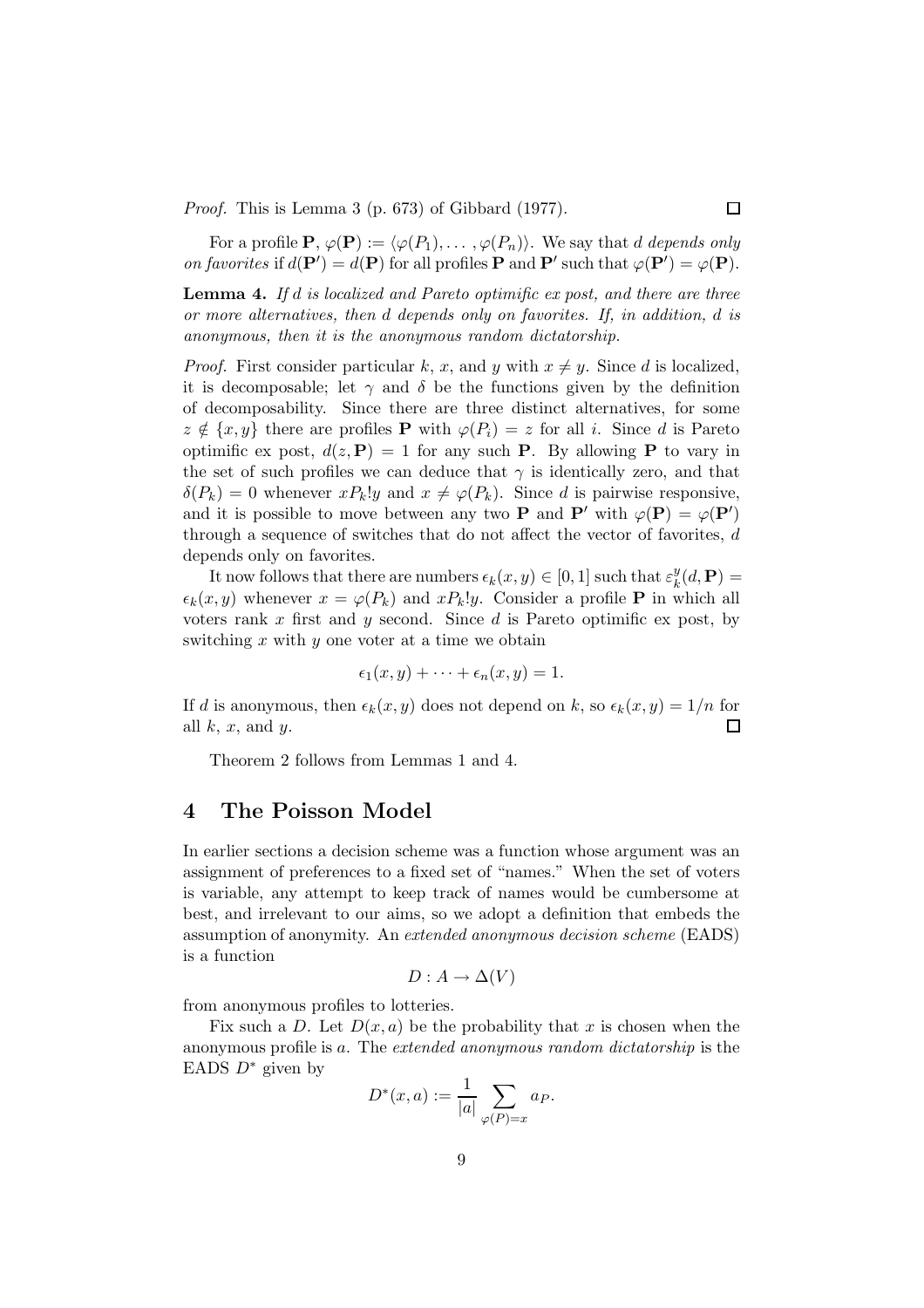We say that D is Pareto optimific ex post if  $D(x, a) = 0$  whenever there is y such that  $yPx$  for all P with  $a<sub>P</sub> > 0$ . As in the last section, we wish to develop a mild notion of strategy proofness based on restrictions on the beliefs a voter may hold about the preferences of other voters.

For a random variable taking values in N that is distributed according to the Poisson distribution with mean  $\mu$ , the probability that the variable takes on value m is

$$
f_{\mu}(m) := \mu^m e^{-\mu}/m!.
$$

For  $\lambda \in (0, \infty)^{\mathcal{O}}$  and  $a \in A$  let

$$
F_{\lambda}(a) := \prod_{P \in \mathcal{O}} f_{\lambda_P}(a_P).
$$

Then  $F_{\lambda}$  specifies a model of the electorate in which the numbers  $a_P$  of voters with each preference are independent random variables and each  $a<sub>P</sub>$ has a Poisson distribution with mean  $\lambda_P$ .

Poisson models of elections and more general games have been studied extensively by Meyerson (1998a,b, 2000, 2002). The Poisson distribution with mean  $\mu$  is the limit as  $N \to \infty$  of the distribution of the number of heads among N independent coin flips, each of which comes up heads with probability  $\mu/N$ . Insofar as Poisson models are limits of related or more general models, results such as Theorem 3 below imply, by continuity, corresponding results for "nearby" models. In part because they are limits, Poisson models tend to be especially tractable.

A particularly pleasant property, which we take as the basis of our analysis, is called environmental equivalence. Suppose that a voter believes that the probability of being one of  $m+1$  voters with preference P is proportional to  $m + 1$  times the probability that there are  $m + 1$  voters with preference P. Then the probability, conditional on being a voter with preference P, that there are  $m$  other voters with preference  $P$ , should be

$$
\frac{(m+1)f_{\lambda_P}(m+1)}{\sum_{j=1}^{\infty} j f_{\lambda_P}(j)} = \frac{\lambda_P^{m+1}/m!}{\sum_{j=1}^{\infty} \frac{\lambda_P^{j}/(j-1)!}{\lambda_P^{j}/(j-1)!}} = \frac{\lambda_P^{m}/m!}{e^{\lambda_P}} = f_{\lambda_P}(m).
$$

Thus the voter's belief concerning the number of other voters with preference P coincides with the given distribution of the *total* number of voters with this preference. Since the numbers  $a<sub>P</sub>$  are statistically independent, being a voter with preference P conveys no information about the number of voters with any other preference. Therefore the voter's belief about the rest of the electorate should coincide with the model's description of the entire electorate. These calculations are heuristic, appealing to intuitions concerning the perspective of one member of an infinite pool of potential voters, each of whom is chosen with infinitesimal probability, but they can be made precise by taking the limit of a sequence of models in which, for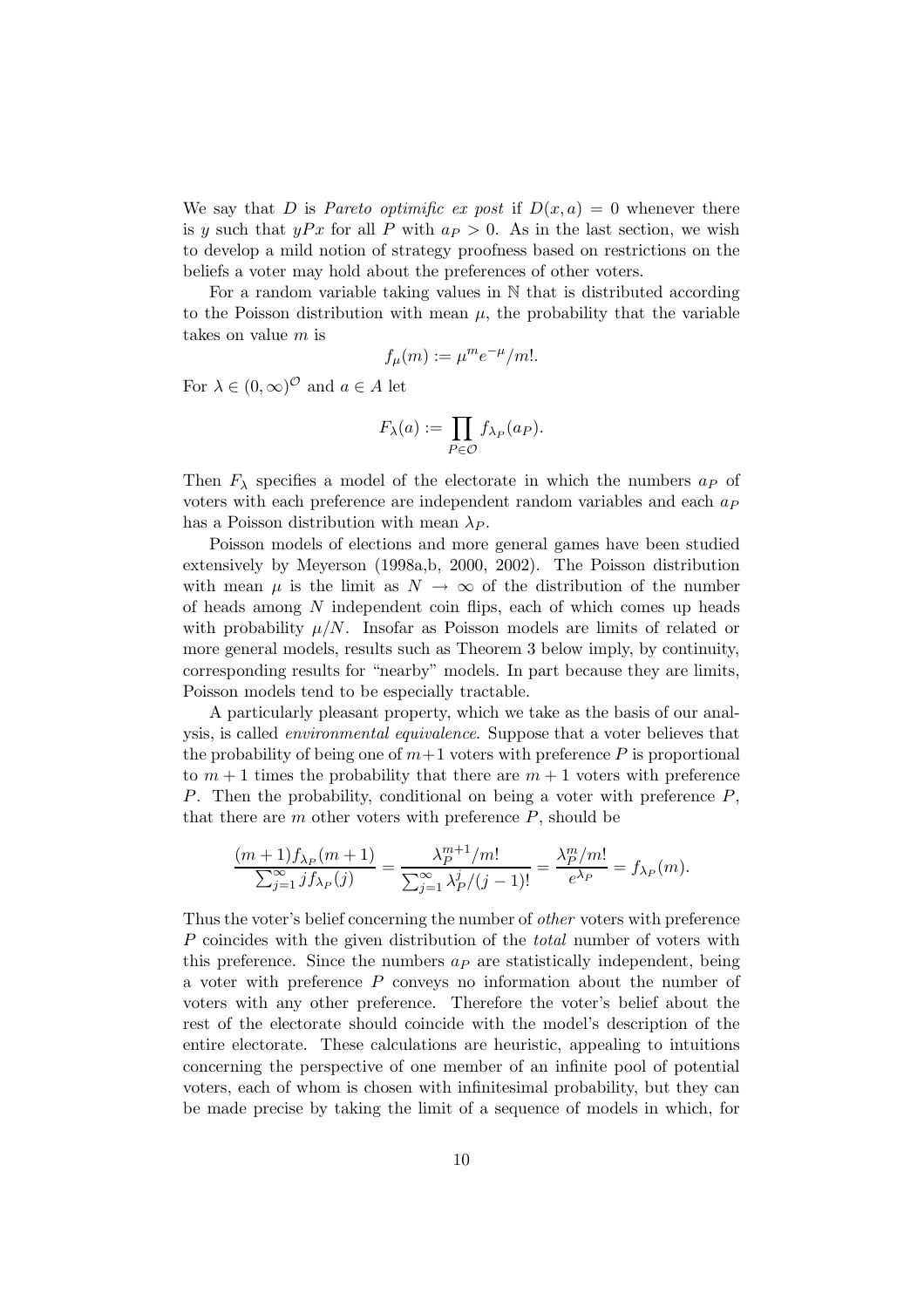each P,  $N_P$  potential voters with preference P each have probability  $\lambda_P / N_P$ of being included in the electorate.

An extended model of the electorate is a probability measure  $B \in \Delta(A)$ . For each  $P$  let  $e_P$  be the element of  $A$  whose  $P$ -coordinate is 1 and whose other coordinates are 0. We say that  $D$  is *potentially manipulable* by preference ordering  $P$  at  $B$  if there is a utility scale  $U$  that fits  $P$  and a preference  $P'$  such that

$$
U\Big(\sum_{a\in A} D(a+\mathbf{e}_{P'})B(a)\Big) > U\Big(\sum_{a\in A} D(a+\mathbf{e}_P)B(a)\Big) \qquad (*)
$$

The EADS  $D$  is *strongly manipulable* if there is a preference  $P$  such that  $D$ is potentially manipulable by P at some Poisson model  $F_{\lambda}$ , and if this is not the case we say that  $D$  is *weakly strategy-proof.* 

Theorem 3. If there are three or more alternatives and the EADS D is weakly strategy-proof and Pareto optimific ex post, then it is the extended anonymous random dictatorship.

For any  $X \subset V$  let  $D(X, a) := \sum_{x \in X} D(x, a)$ . We say that the EADS D is localized if  $D(X, a + e_P) = D(X, a + e_{P'})$  for all  $a \in A$  and  $P, P' \in O$ such that X heads both P and P'. For each  $n = 1, 2, \ldots$  there is a unique anonymous decision scheme  $d_n$  such that  $d_n = D \circ \pi_n$ . Clearly D is localized if and only if each  $d_n$  is localized, D is Pareto optimific ex post if and only if each  $d_n$  is Pareto optimific ex post, and D is the extended random anonymous dictatorship if and only if each  $d_n$  is the anonymous random dictatorship for that *n*. Therefore Theorem 3 follows from Lemma 4 and the following analogue of Lemma 1.

#### **Lemma 5.** If  $D$  is weakly strategy proof, then it is localized.

*Proof.* Fixing a nonempty  $X \subset V$  and P and P' such that X heads both P and  $P'$ , let M be the set of  $a \in A$  such that

$$
D(X, a + \mathbf{e}_{P'}) > D(X, a + \mathbf{e}_P).
$$

Our goal is to show that  $M = \emptyset$ . Supposing otherwise, let n be the minimum value of |a| for  $a \in M$ , let L be the set of  $a \in M$  such that  $|a| = n$ , and let  $N := M \cup \{ a \in A : |a| > n \}.$ 

Let  $B$  be the convex hull of  $L$ , and let  $C$  be the convex hull of  $N$ . Then B is the convex hull of its extreme points, each of which is an element of L. Let b be one of these extreme points. Then b is also an extreme point of C because any representation of b as convex combination of elements of  $C$ must assign positive weight only to points whose components sum to  $n$ . The separating hyperplane theorem gives a vector  $\ell \in \mathbb{R}^{\mathcal{O}}$  such that  $\langle \ell, b \rangle < \langle \ell, a \rangle$ for all  $a \in N \setminus \{b\}$ . Since  $a \in N$  whenever  $a_Q \ge b_Q$  for all Q, all components of  $\ell$  are positive.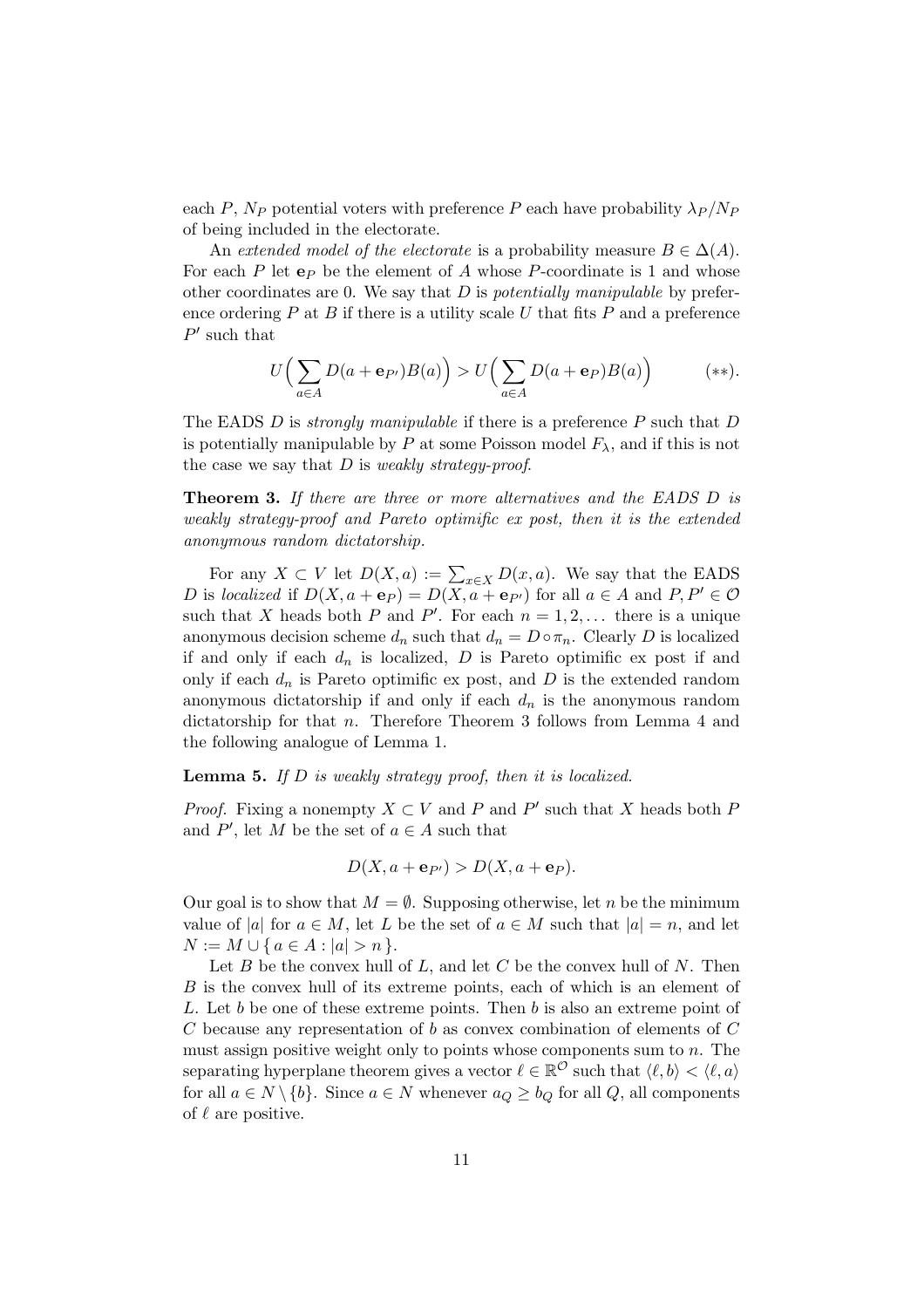For some  $\alpha > 0$  let  $\lambda$  be the vector with components  $\lambda_Q := \alpha^{\ell_Q}$ . For  $a \in A$  we have  $\prod_{Q} \lambda_{Q}^{a_Q} = \alpha^{\sum_{Q} \ell_{Q} a_Q} = \alpha^{\langle \ell, a \rangle}$  and

$$
F_{\lambda}(a) = \prod_{Q \in \mathcal{O}} \lambda_Q^{a_Q} e^{-\lambda_Q} / a_Q! = \alpha^{\langle \ell, a \rangle} e^{-\sum_{Q \in \mathcal{O}} \lambda_Q} / \prod_{Q \in \mathcal{O}} a_Q!.
$$

In particular

$$
\frac{F_{\lambda}(a)}{F_{\lambda}(b)} = \Big(\prod_{Q \in \mathcal{O}} b_Q!/a_Q!\Big) \frac{\alpha^{\langle \ell, a \rangle}}{\alpha^{\langle \ell, b \rangle}}.
$$

For each  $a \in N \setminus \{b\}$  this quantity goes to zero as  $\alpha \to 0$ , but in fact a stronger statement is true and relevant. Since the components of  $\ell$  are positive,  $\langle \ell, a \rangle$  is bounded below by a positive multiple of |a|. The number of  $a \in A$  with  $|a| = n'$  is bounded above by a polynomial function of  $n'$ , and  $\prod_{Q \in \mathcal{O}} b_Q! / a_Q!$  is bounded above by  $\prod_{Q \in \mathcal{O}} b_Q!$ . Therefore

$$
\frac{\sum_{a\in M\setminus\{b\}} F_{\lambda}(a)}{F_{\lambda}(b)} \le \frac{\sum_{a\in N\setminus\{b\}} F_{\lambda}(a)}{F_{\lambda}(b)} \to 0 \quad \text{as} \quad \alpha \to 0,
$$

so

$$
\sum_{a \in A} D(X, a + \mathbf{e}_{P'}) F_{\lambda}(a) > \sum_{a \in A} D(X, a + \mathbf{e}_P) F_{\lambda}(a)
$$

when  $\alpha$  is sufficiently small, in which case there is a utility scale U that fits P such that (\*\*) holds when  $B = F_{\lambda}$ . This contradiction of the assumption that  $D$  is weakly strategy-proof completes the proof.  $\Box$ 

## References

- D. Black. The Theory of Committees and Elections. Cambridge University Press, Cambridge, MA, 1958.
- A. Gibbard. Manipulation of voting schemes: a general result. Econometrica, 41:587–602, 1973.
- A. Gibbard. Manipulation of schemes that mix voting with chance. Econometrica, 45:665–681, 1977.
- Eric Maskin. Nash equilibrium and welfare optimality. Review of Economic Studies, 66:23–38, 1999.
- R.B. Meyerson. Extended Poisson games and the Condorcet jury theorem. Games and Economic Behavior, 25:111–131, 1998a.
- R.B. Meyerson. Population uncertainty and Poisson games. International Journal of Game Theory, 27:375–392, 1998b.